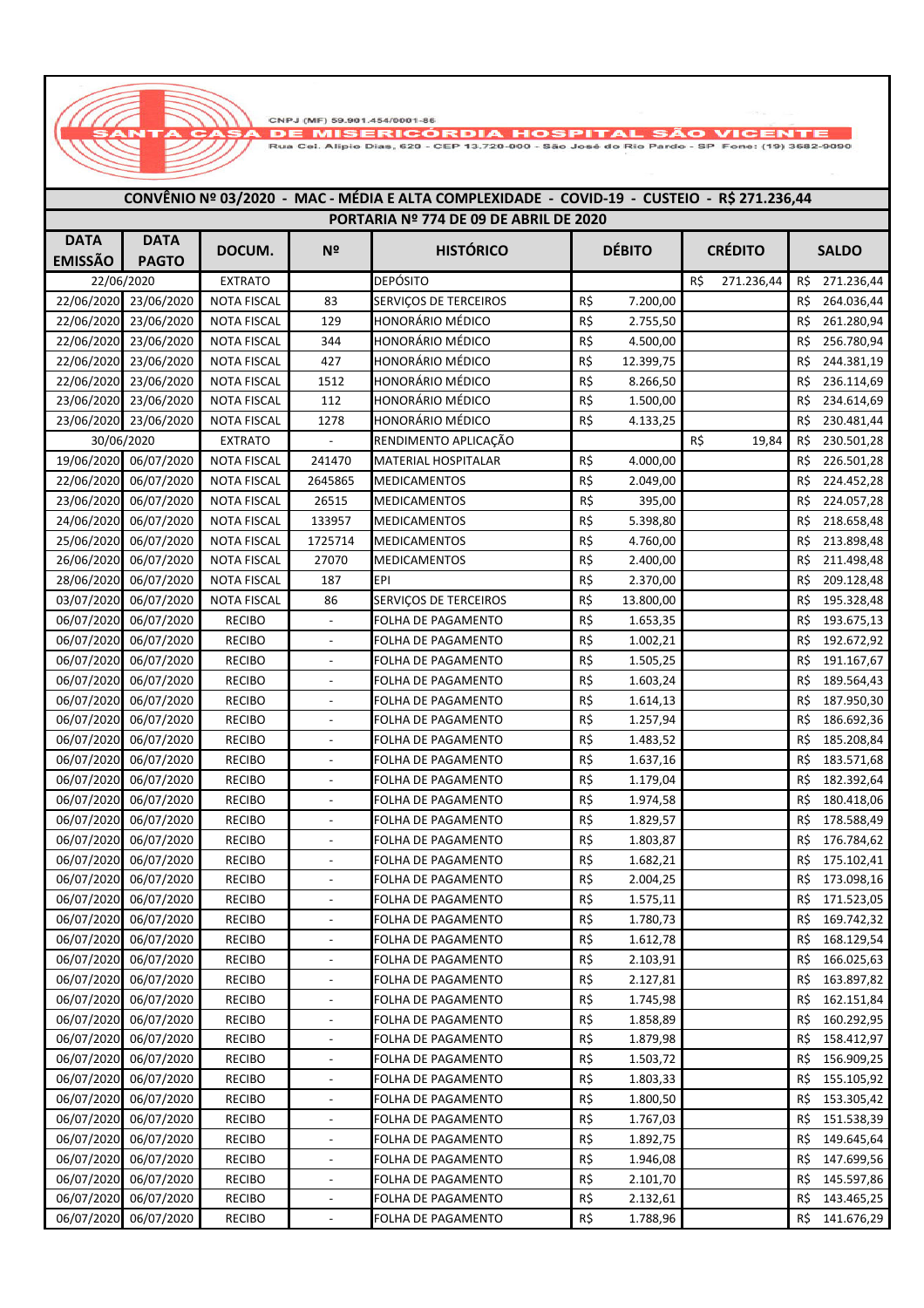CNPJ (MF) 59 901 454/0001-86

**DE MISERICÓRDIA HOSPITAL SÃO VICER** 

Rua Cei. Alípio Dias, 620 - CEP 13.720-000 - São José do Rio Pardo - SP Fone: (19) 3682-9090

## **HISTÓRICO CRÉDITO SALDO DOCUM. Nº DÉBITO** 06/07/2020 06/07/2020 **DATA EMISSÃO DATA PAGTO CONVÊNIO Nº 03/2020 - MAC - MÉDIA E ALTA COMPLEXIDADE - COVID-19 - CUSTEIO - R\$ 271.236,44 PORTARIA Nº 774 DE 09 DE ABRIL DE 2020** RECIBO **CONFERENTA DE PAGAMENTO CONFERENCIA DE 2.565.40** R\$ 2.565.40 R\$ 139.110.89 06/07/2020 06/07/2020 RECIBO - FOLHA DE PAGAMENTO R\$ 3.113,28 R\$ 135.997,61 06/07/2020 06/07/2020 RECIBO - FOLHA DE PAGAMENTO R\$ 3.025,16 R\$ 132.972,45 06/07/2020 06/07/2020 RECIBO | - FOLHA DE PAGAMENTO | R\$ 3.544,51 R\$ 129.427,94 06/07/2020 06/07/2020 RECIBO - FOLHA DE PAGAMENTO R\$ 2.659,00 R\$ 126.768,94 14/07/2020 15/07/2020 NOTA FISCAL 21091 EPI R\$ 2.672,00 R\$ 2.672,00 R\$ 124.096,94 30/06/2020 15/07/2020 GUIA - IMPOSTOS R\$ 600,00 R\$ 123.496,94 30/06/2020 20/07/2020 DARF - IMPOSTOS R\$ 195,00 R\$ 195,00 R\$ 123.301,94 30/06/2020 20/07/2020 DARF - IMPOSTOS R\$ 900,00 R\$ 122.401,94 30/06/2020 20/07/2020 DARF - IMPOSTOS R\$ 300,00 R\$ 122.101,94 30/06/2020 20/07/2020 DARF - IMPOSTOS R\$ 450,00 R\$ 121.651,94 22/07/2020 22/07/2020 NOTA FISCAL 913 SERVIÇOS DE TERCEIROS R\$ 5.000,00 R\$ 116.651,94 10/07/2020 24/07/2020 NOTA FISCAL 130541 MATERIAL HOSPITALAR R\$ 920,00 R\$ 115.731,94 10/07/2020 30/07/2020 NOTA FISCAL 90029 MEDICAMENTOS R\$ 3.000,00 R\$ 112.731,94 10/07/2020 30/07/2020 NOTA FISCAL 1320647 MEDICAMENTOS R\$ 8.600,00 R\$ 104.131,94 10/07/2020 30/07/2020 NOTA FISCAL 2096805 MEDICAMENTOS R\$ 6.006,70 R\$ 98.125,24 22/07/2020 30/07/2020 NOTA FISCAL 548052 MEDICAMENTOS R\$ 6.450,00 R\$ 91.675,24 EXTRATO RENDIMENTO APLICAÇÃO RENDIMENTO APLICAÇÃO R\$ 33,16 R\$ 91.708,40 29/07/2020 17/08/2020 NOTA FISCAL 2686355 MEDICAMENTOS R\$ 4.770,00 R\$ 86.938,40 31/07/2020 17/08/2020 NOTA FISCAL 1328795 MEDICAMENTOS R\$ 3.500,00 R\$ 83.438,40 06/08/2020 06/08/2020 RECIBO - FOLHA DE PAGAMENTO R\$ 2.841,27 R\$ 80.597,13 06/08/2020 06/08/2020 RECIBO - FOLHA DE PAGAMENTO R\$ 3.375,90 R\$ 77.221,23 06/08/2020 06/08/2020 RECIBO - FOLHA DE PAGAMENTO R\$ 2.548,66 R\$ 74.672,57 06/08/2020 06/08/2020 RECIBO - FOLHA DE PAGAMENTO R\$ 3.155.44 R\$ 71.517.13 06/08/2020 06/08/2020 RECIBO - FOLHA DE PAGAMENTO R\$ 3.175,07 R\$ 68.342,06 06/08/2020 06/08/2020 RECIBO - FOLHA DE PAGAMENTO R\$ 3.501,65 R\$ 64.840,41 06/08/2020 06/08/2020 RECIBO - FOLHA DE PAGAMENTO R\$ 2.706,03 R\$ 62.134,38 06/08/2020 06/08/2020 RECIBO - FOLHA DE PAGAMENTO R\$ 2.719,25 R\$ 59.415,13 06/08/2020 06/08/2020 RECIBO - FOLHA DE PAGAMENTO R\$ 1.610,08 R\$ 57.805,05 06/08/2020 06/08/2020 RECIBO - FOLHA DE PAGAMENTO R\$ 1.874.09 R\$ 55.930.96 06/08/2020 06/08/2020 RECIBO - FOLHA DE PAGAMENTO R\$ 2.116,98 R\$ 53.813,98 06/08/2020 06/08/2020 RECIBO - FOLHA DE PAGAMENTO R\$ 1.474,70 R\$ 52.339,28 06/08/2020 06/08/2020 RECIBO - FOLHA DE PAGAMENTO R\$ 1.889.87 R\$ 50.449.41 06/08/2020 06/08/2020 RECIBO - FOLHA DE PAGAMENTO R\$ 1.894,90 R\$ 48.554,51 06/08/2020 06/08/2020 RECIBO - FOLHA DE PAGAMENTO R\$ 1.816,06 R\$ 46.738,45 06/08/2020 06/08/2020 RECIBO - FOLHA DE PAGAMENTO R\$ 2.015,52 R\$ 44.722,93 06/08/2020 06/08/2020 RECIBO - FOLHA DE PAGAMENTO R\$ 2.101,53 R\$ 42.621,40 06/08/2020 06/08/2020 RECIBO - FOLHA DE PAGAMENTO R\$ 2.226,64 R\$ 40.394,76 06/08/2020 06/08/2020 RECIBO - FOLHA DE PAGAMENTO R\$ 2.035,73 R\$ 38.359,03 06/08/2020 06/08/2020 RECIBO - FOLHA DE PAGAMENTO R\$ 2.036.70 R\$ 36.322.33 06/08/2020 06/08/2020 RECIBO - FOLHA DE PAGAMENTO R\$ 2.092,42 R\$ 34.229,91 06/08/2020 06/08/2020 RECIBO - FOLHA DE PAGAMENTO R\$ 2.175,89 R\$ 32.054,02 06/08/2020 06/08/2020 RECIBO - FOLHA DE PAGAMENTO R\$ 1.714,51 R\$ 30.339,51 06/08/2020 06/08/2020 RECIBO | - FOLHA DE PAGAMENTO | R\$ 2.029,49 | | R\$ 28.310,02 06/08/2020 06/08/2020 RECIBO - FOLHA DE PAGAMENTO R\$ 1.780,22 R\$ 26.529,80 31/07/2020

06/08/2020 06/08/2020 RECIBO - FOLHA DE PAGAMENTO R\$ 1.697,71 R\$ 24.832,09 06/08/2020 06/08/2020 RECIBO - FOLHA DE PAGAMENTO R\$ 1.776,17 R\$ 23.055,92 06/08/2020 06/08/2020 RECIBO - FOLHA DE PAGAMENTO R\$ 2.912,28 R\$ 20.143,64